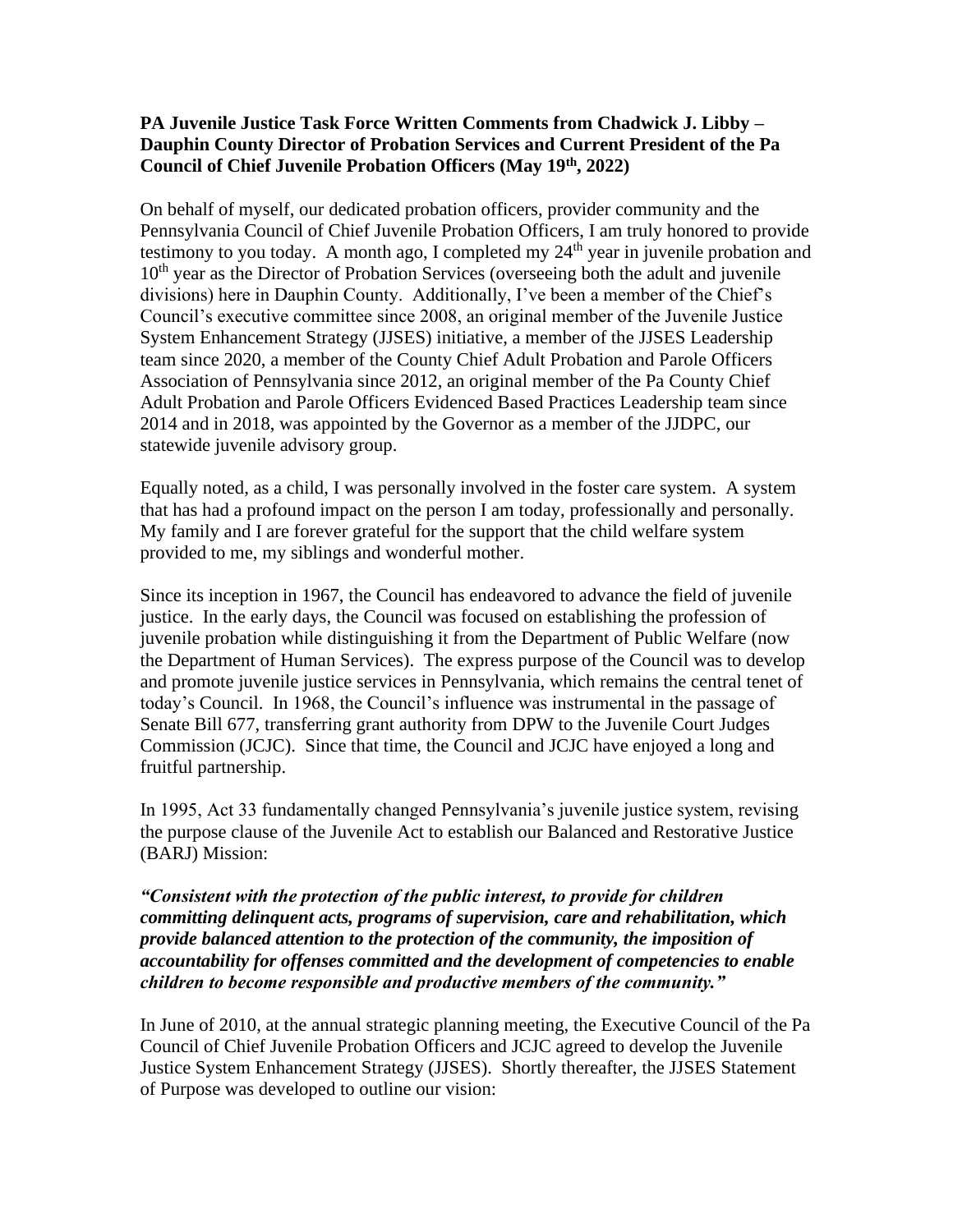*"We dedicate ourselves to working in partnership to enhance the capacity of PA's juvenile justice system to achieve its balanced and restorative justice mission by employing evidence-based practices, with fidelity, at every stage of the juvenile justice process; collecting and analyzing the data necessary to measure the results of these efforts; and with this knowledge, striving to continuously improve the quality of our decisions, services, and programs."*

Over the last decade the juvenile justice system has been retraining and retooling to incorporate evidence-based practices. While the JJSES has fundamentally altered the operation of the Pennsylvania's juvenile justice system, our sights remain firmly fixed on the BARJ goals. It is important to note that evidence-based practices do not supplant BARJ; rather, they bolster our ability to attain BARJ goals.

The Chief's Council remains committed to achieving these goals in partnership with JCJC, Pennsylvania Commission on Crime and Delinquency, Administrative Office of Pennsylvania Courts, Bureau of Juvenile Justice Services, Department of Human Services, Center for Juvenile Justice Training and Research, Pennsylvania Council of Children, Youth & Family Services, Office of Victim Advocate, and the citizens of this great Commonwealth.

For more information on the history of the Pa Council of Chief Juvenile Probation Officers, please refer to **pachiefprobationofficers.org** 

Juvenile probation today in Pennsylvania is immensely different that it was 10 years ago. When I started 24 years ago, I walked into the office on the first day and was provided my caseload. My caseload consisted of 55 juveniles who attended the Harrisburg City School District's Alternative School, The Baton Felton Academy. I must say, I truly wished I was provided the skills of success, that now permeate through each probation department in this Commonwealth. In the past eight years, every probation officer is trained on how to assess, how to case plan, how to motivate, how to engage families, how to teach skills and use cognitive-behavior programming. All these skills are essential to be successful. That said, the PA juvenile justice system is extraordinarily successful, nationally recognized, quite progressive, and willing to open our journey and invite numerous foundations over the years to assist our system in how to even be better.

Additionally, many of successes of the Pa juvenile justice system were not a result of any legislative action/mandates. The successes were the direct result of the excellent partnership between the Council, JCJC, PCCD and other key stakeholders. An example of our commitment to enhance the implementation of researched based best practices, all parties agreed that we must ensure all counties are using the Youth Level of Service assessment (YLS) as well as implementing the case plan. This was achieved thru all parties agreeing that a county's grant-in-aid allocation could be reduced if these two important EBP resources were not being implemented. I am pleased to say that all 67 counties are using the YLS and case plan.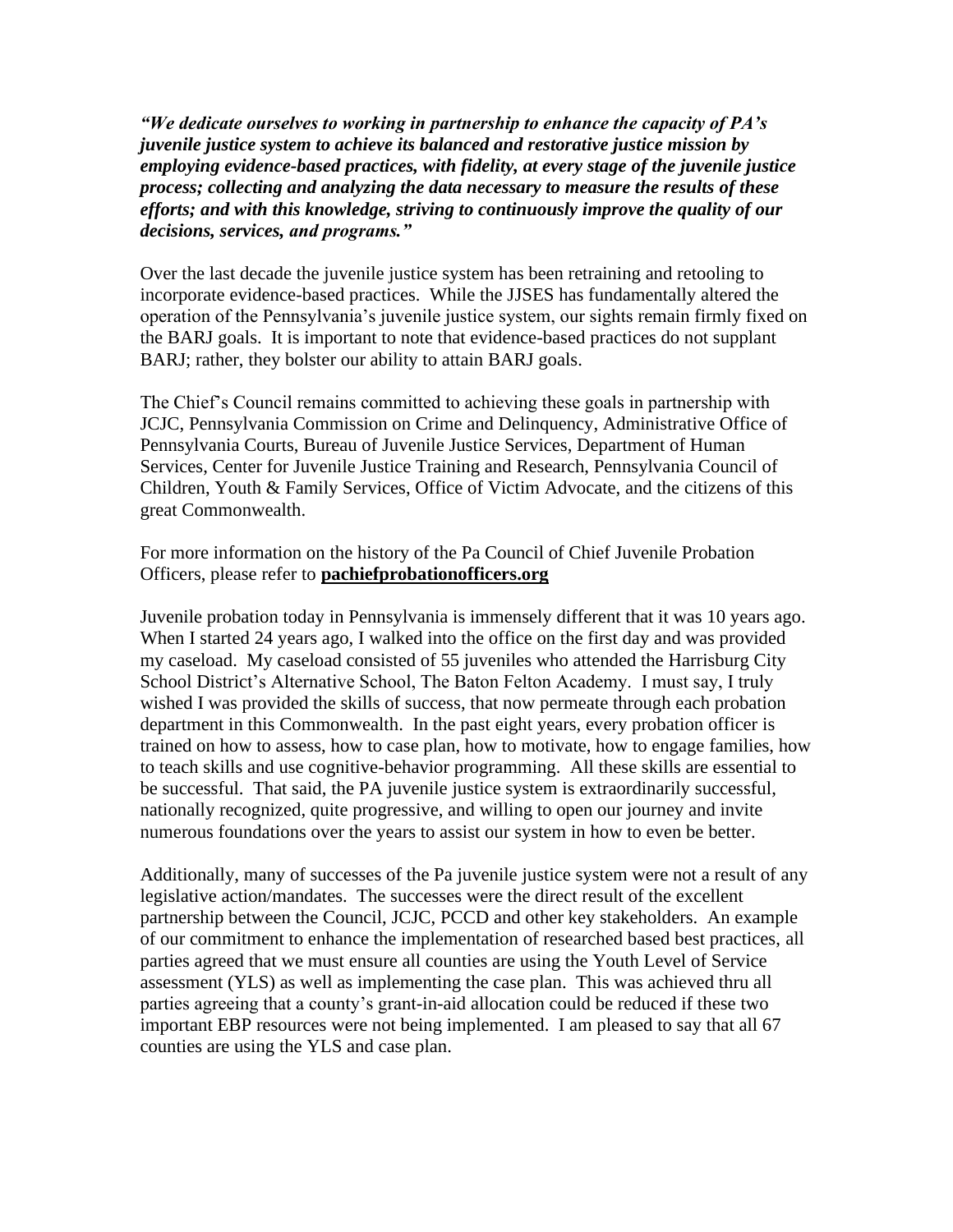## **Direct Response to the four Senate Bill Proposals:**

**SB1227** - In support of SB 1227. Aligning the Human Services Code to provide funding for both dependent and delinquent youth is needed. The inclusion of delinquent youth ensures that all youth that enter the system are afforded services that are needed without barriers or limitations.

My colleagues and I fully support the need to reduce out of home placement. This has been evident by the significant reduction in out of placement (over 60%) in the past 10 years, with a savings of roughly 170 million dollars in out of home care. Equally important, the state needs to invest financially with our community-based providers to ensure quality services are provided to address the myriad of complex issues youth present with. Lastly, those systems that are specifically designed to deal with some of those complex issues (i.e. Mental health and drug and alcohol) need to be willing to step up and work with challenging youth to avoid further penetrating the youth deeper in the juvenile justice system just because a Mental Health or Drug and Alcohol facility will not accept them for their services.

**SB 1229** – In support of SB 1229. The presumption that youth are indigent must be fundamental across the dependency and delinquency systems. As such, the funding of juvenile defense services ensures that each youth involved in the delinquency system has a right to due process and the protection of qualified council. The protection of a youth's rights in the juvenile justice system should not be compromised due to a lack of funding at any level or for any reason. Along with the funding, there should be support for ongoing education about the juvenile justice system and evidence-based practices for the funded defense positions.

**SB 1228** – In support of SB 1228 with conditions. PA has worked over the last 10+ years to align all aspects of our system with evidence-based practices and supported research, including out of home placements. Having dispositional review hearings will allow the Courts to monitor more closely the progress of each youth in residential care. We support the idea of the Court reviewing these cases with increased frequency due to the complex nature of the youth in out of home placement.

**SB 1226** – In support of SB 1226 yet with some concerns about unintended consequences. Below are several points of consideration when it comes to this proposed bill:

- With the funding of positions to carry out the expungement process, having the juvenile probation department manage the process is a good idea. Without the funding, the amount of work required to complete what is being recommended may be very difficult to keep up with, especially given the additional recommendations noted.
- Completely support the implementation of technology and case management tools to carry out this function. If the functionality of the systems to alert is NOT